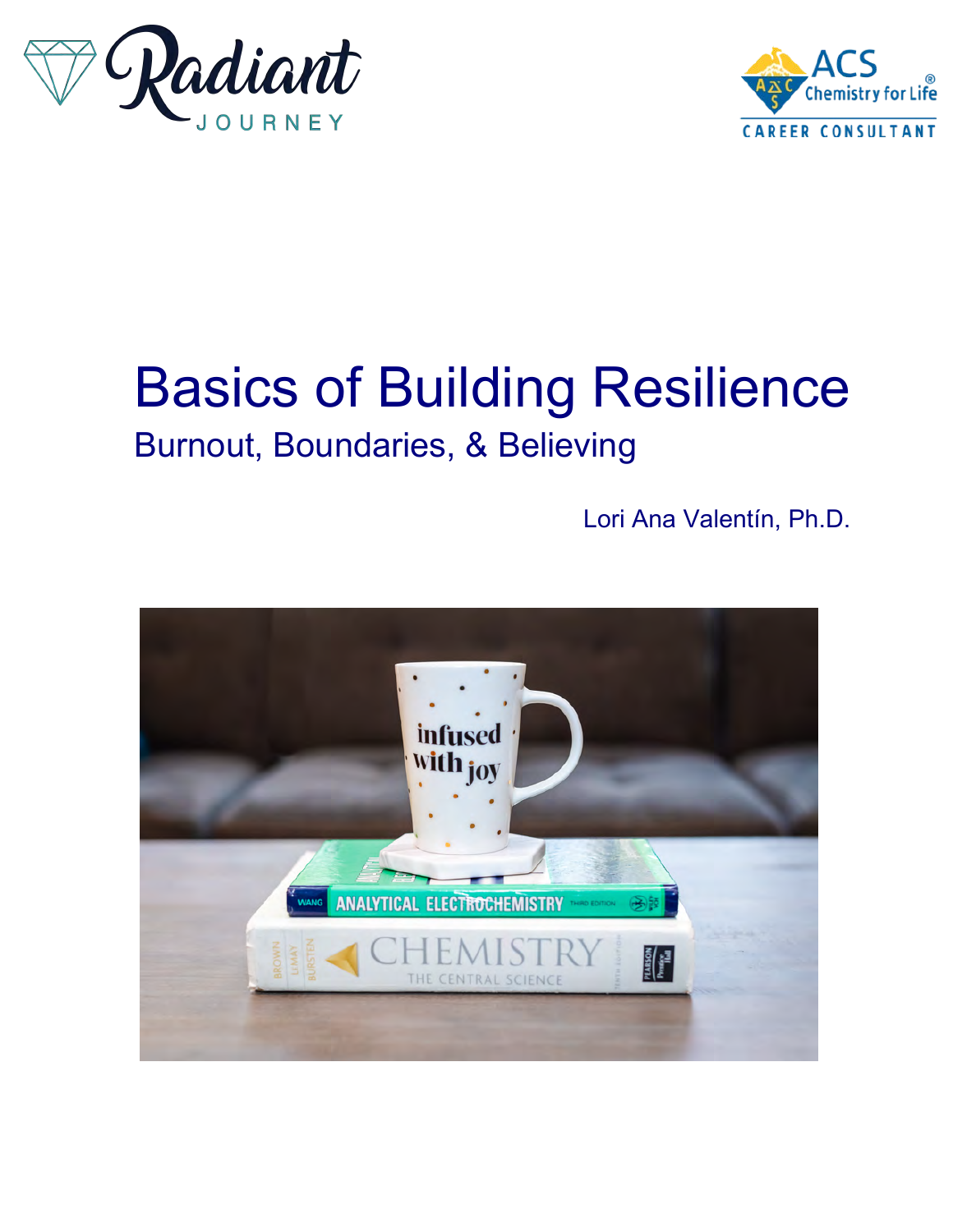



Set boundaries

**Write down two requirements that stress you out.**

**Write down two non-requirements that stress you out.**

**Why do you continue to prioritize these non-requirements?**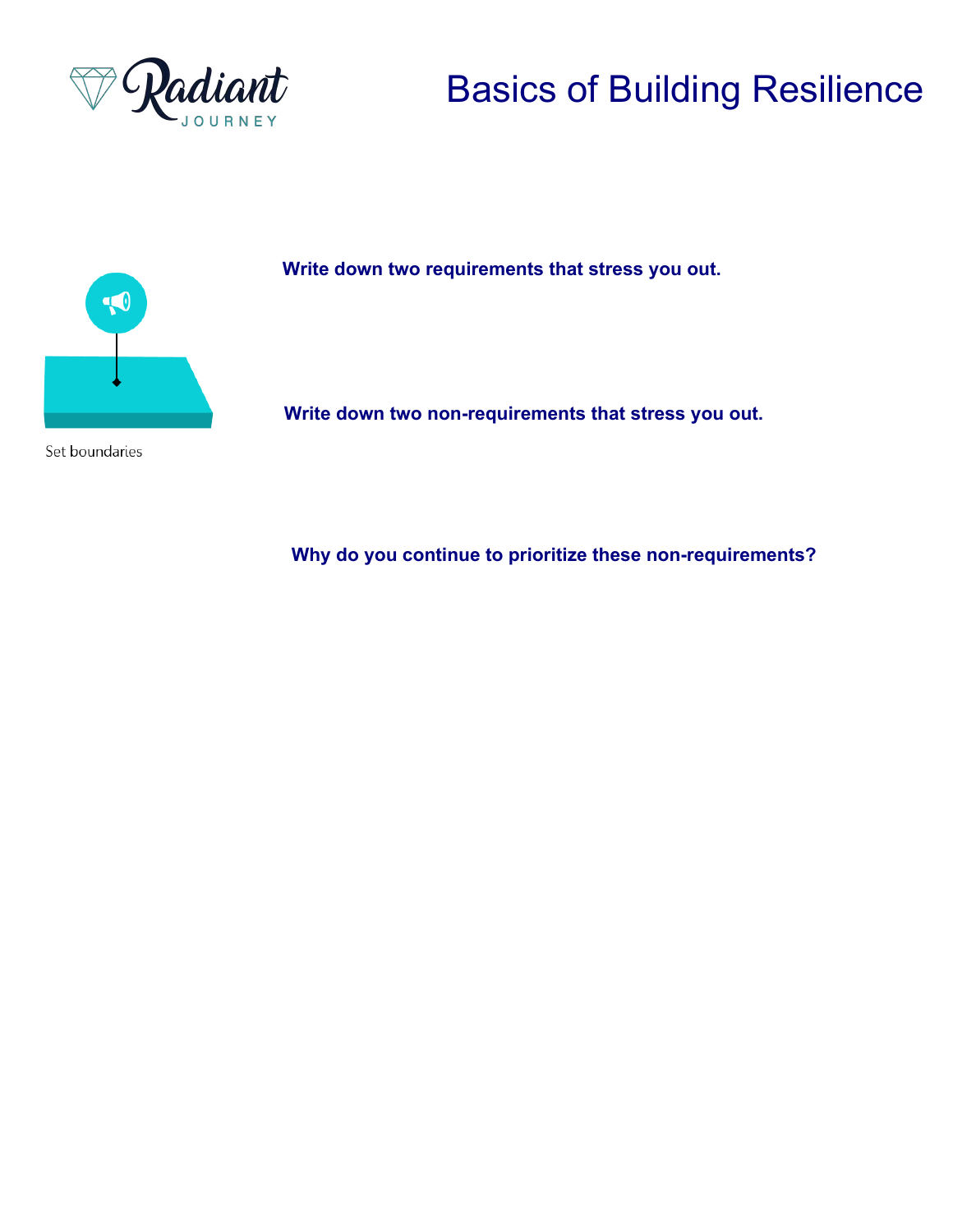



Develop a sleep schedule and routine



Eliminate caffeine 8 hours before bed



Increase workout intensity



Eliminate alcohol 4 hours before bed



Meditate to fall asleep



Seek medical help/therapy if you do not see a consistent<br>improvement after 2 weeks.

#### Circle two things you can try to help improve your sleep, and pick a date to try them. Write down more ideas below!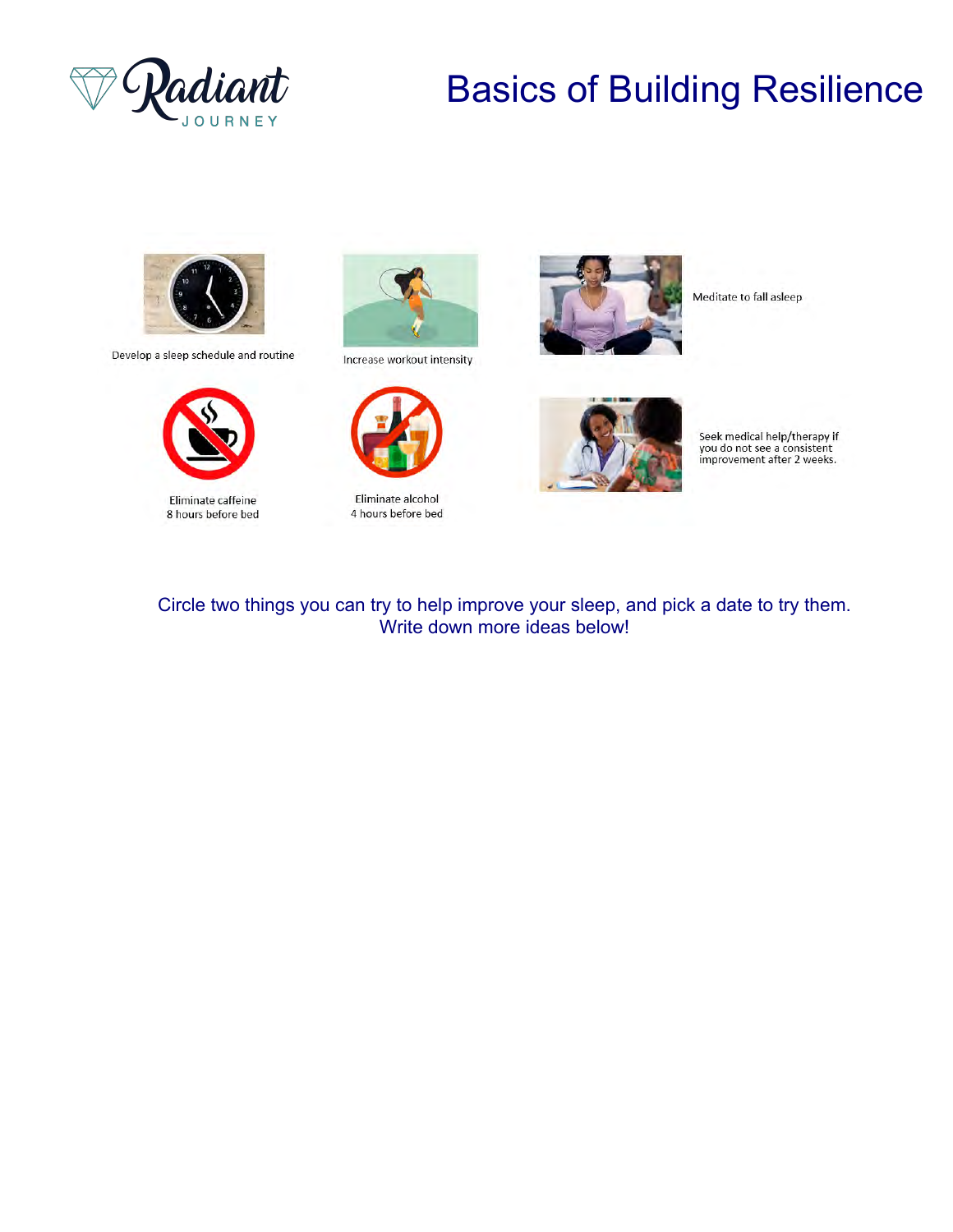



#### **Practice saying no.**

Set boundaries

#### **Circle one response you would like to try when setting a boundary on this non-requirement. Jot down any other ideas you have.**

Agreeing to help with a manageable part of a task instead of the entire task. "That sounds great. I'd be happy to help with A, but unfortunately, I don't have the bandwidth for B.

Delegating to someone else who you think would enjoy the project.

"Wow, what an exciting opportunity! One of my peers is amazing at A and I think she'd be perfect for this project. Let me introduce you two via e-mail."

Asking for help.

"Thank you so much for thinking of me, this project sounds like it will be really impactful. I'd really like to take a crack at A, but my plate is pretty full and I won't be able to complete it by myself. Would you be able to work with me on it? Or do you know someone else I can team up with?"

Extending the timeline.

"For sure, I can definitely get that done but I'll need an extra week."